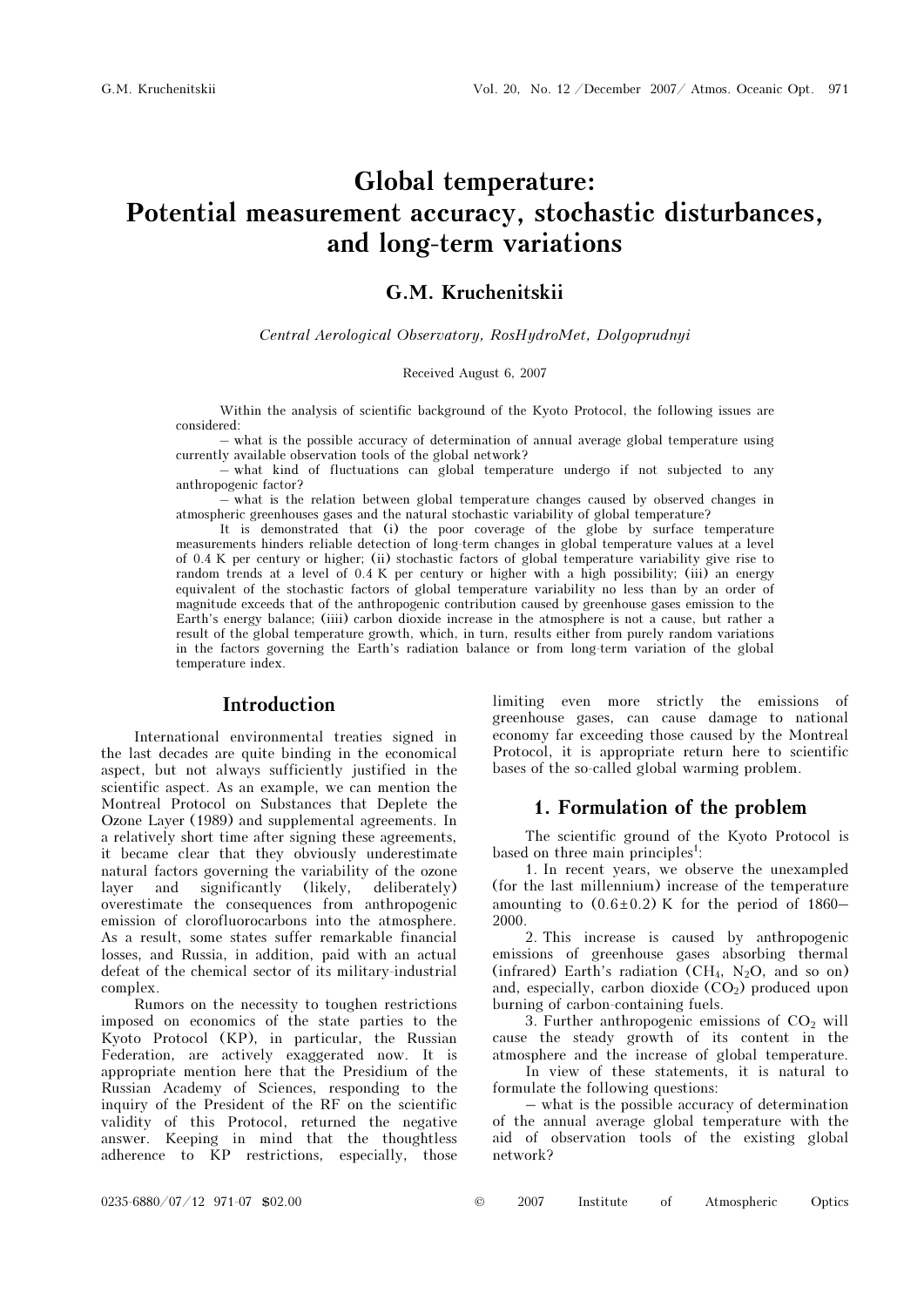– What fluctuations can global temperature be subjected to in the absence of the anthropogenic impacts?

– What is the relation between global temperature variations caused by the observed change in the atmospheric content of greenhouse gases and the natural stochastic variability of global temperature?

In this paper, we undertake an attempt to obtain numerical estimates for all variables entering into the above questions and to relate them to energy balance distortions following from the statement on the presence and anthropogenic origin of global warming.

# 2. Can we detect an increase of 0.6 K in global temperature?

The WMO observation network conducting temperature measurements on the Earth's surface includes now 10 951 stations. The arrangement of these stations (quite irregular) is illustrated in Fig. 1.

 If there is at least one station at a territory of 5°×10° (roughly corresponding to the synoptic scale), then we believe that this territory is covered by observations and show it in gray color in Fig. 1. Otherwise, the territory is shown as dark in the figure. The area covered by observations (according to the very liberal criterion described above) now makes up 47% of the Earth's surface. Hereinafter, this index will be referred to as coverage by observations. Now we can estimate the accuracy, with which annual average global temperature can be estimated under these conditions.

It should be emphasized that we say just above the lower estimate, rather than calculation. We believe that all the available stations measure temperature exactly or, at least, uniform temperature measurements are ensured on the Earth's surface for the last 150 years. Then the only source of error in determination of annual average global temperature is the error in calculation of the sampled average  $\delta$ , which is determined as<sup>2</sup>:

$$
\delta = \sigma / \sqrt{n}, \tag{1}
$$

where  $\sigma$  is the RMS deviation of temperature; *n* is the sample size.

Figure 2 shows the RMS deviations of the annual behavior of temperature according to the widely used CIRA-86 empirical model for different latitude belts and the percentage of covering these belts with observations (coverage  $p$ ).

It should be noted that the RMS deviations presented are RMS deviations of monthly average values of the model of annual behavior. Actual RMS deviations during a particular year are at least 15– 25% higher, but we ignore this fact. Assuming for every latitude belt with a center at the latitude ϕ that the monthly mean temperature for the belt part covered by observations is calculated exactly and the temperature variance for the noncovered part is  $\sigma^2(\varphi)[1 - p(\varphi)],$  we have

$$
\delta(\varphi) = \sigma(\varphi) \sqrt{\frac{1 - p(\varphi)}{12}},\tag{1a}
$$

and averaging Eq. (1a) over latitude with the weight proportional to the belt area coso, we obtain  $\delta = 0.28$  K for the error of determination of annual average global temperature.



Fig. 1. Coverage of the Earth's surface by measurements of the surface temperature (2004).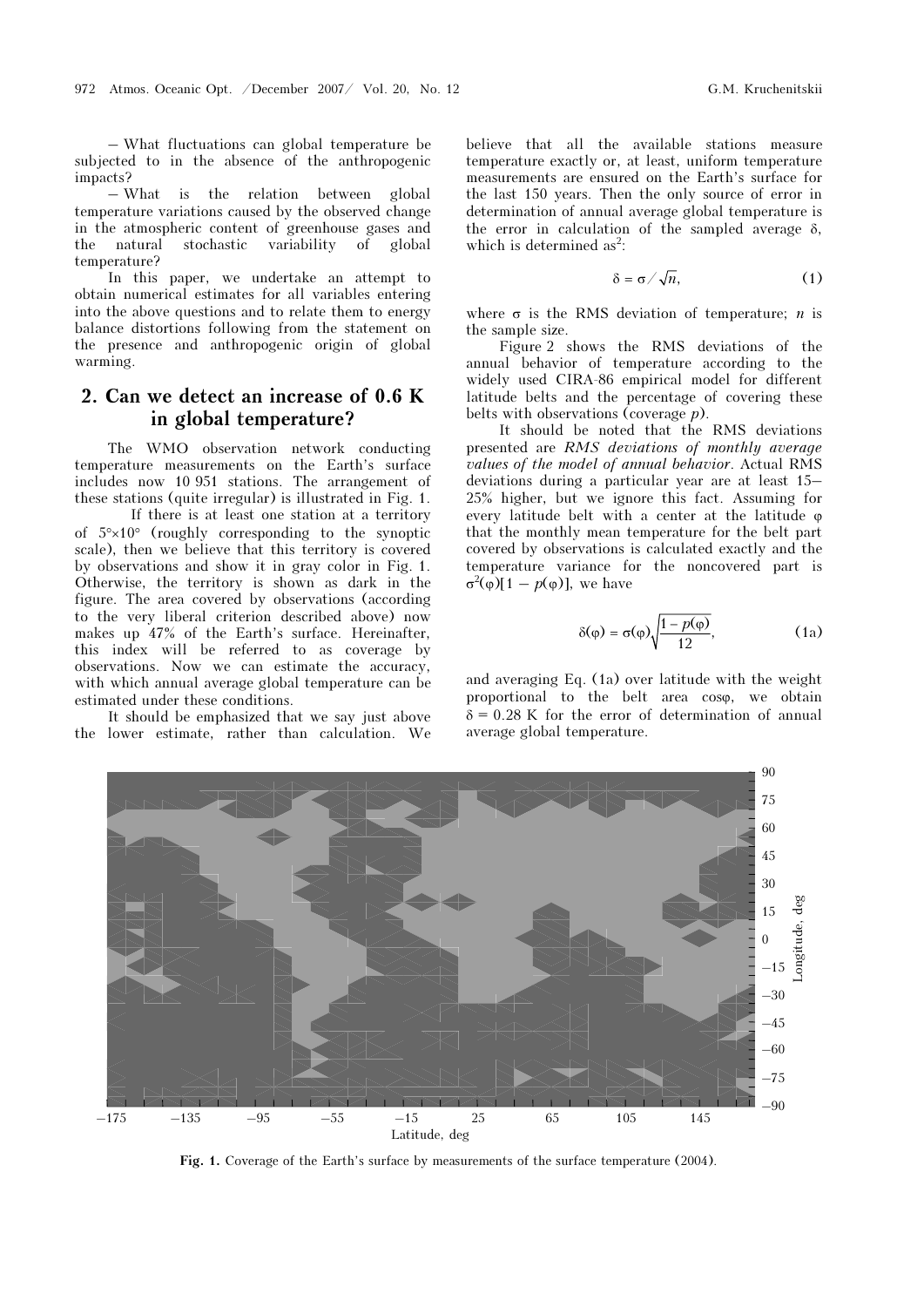

Fig. 2. Zonal distribution of temperature SD and coverage by observations.

The Third Assessment Report<sup>1</sup> states that the annual average value of global temperature has increased by  $(0.6 \pm 0.2)$  K for the period of 1860– 2000 and presents the values of  $\delta$  from 0.05 K for recent years to ∼ 0.1 K for the midnineteenth century (p. 56). The following factors are listed as sources of the error: random measurement errors, uncertainties associated with subjective corrections for the ocean temperature, and inaccuracy of correction taking into account the land urbanization factor.

It can be seen that the contribution of only the second of the listed sources is somewhat (5.5 times) underestimated relative to the rather soft estimates of the minimal error. It follows from these estimates that the 95% confidence interval at the end of the analyzed period is 0.7 K, and even if (contrary to the fact of significant extension of the global observation network for 140 years) it is assumed to be the same as at the beginning of this period, then any plot of global temperature in a band having a half-width of 0.7 K about the abscissa should be interpreted as an evidence of no long-term trend. Under these conditions, there are strong grounds to believe that the first of the three main principles, the Kyoto Protocol is based on, does not look doubtless, because it is unclear how to justify it from the data of the existing network of surface temperature observations.

Now let us discuss the question how did the respected WMO experts succeed in obtaining the unjustifiedly optimistic estimate for the error in calculation of the global temperature index (GTI). This question is answered in Fig. 3.

Estimating the error in calculation of annual GTI value, these experts substituted the empirical RMS deviation for all nodes of the regular network having data for a particular year into the numerator of Eq. (1) and obtained the temporal behavior of the error in calculation of the annual GTI values (curve 1 in Fig. 3). This approach obviously ignores the circumstance that readings at different nodes of the regular network correspond to different (in area) parts of the Earth's surface and therefore should be taken into account with different weights in

calculation of not only average values, but also RMS deviations.



Fig. 3. Different estimates of the error in calculation of GTI.

The correct estimation of the error of sample averaging assumes the latitudinal calculation of the corresponding error and the following averaging with weights proportional to areas of latitudinal zones, that is, the cosine of latitude. This approach gives the temporal behavior of the error in calculation of annual GTI values shown by curve 2 in Fig. 3. It is easy to make sure that the estimates of the error in GTI calculation based on the CIRA-86 model (0.28 K) and on the correct calculation of the empirical RMS deviation (0.26 K) are close to each other and very far from the fantastic, from the physical point of view, estimate of the WMO experts (0.05 K). The last estimate is called fantastic, because for any physicist it is obvious without any calculations that the average temperature of a thermodynamically nonequilibrium system having a volume of  $5 \times 10^6$  km<sup>3</sup> cannot be calculated with an error of 0.05 K using 10 000 sensors regardless of the sensor quality, polling regime, and their arrangement in the system. (Strictly speaking, the concept of temperature is inapplicable to a thermodynamically nonequilibrium system, but since the time constant of temperature sensors used in the network is much shorter than characteristic times of nonequilibrium processes, readings of these sensors (thermometers) can be understood as temperature).

## 3. Can global temperature increase in the absence of causes for this increase?

When looking at the plot of global temperature evolution (Fig. 4) borrowed from the authoritative web site http://www.cru.uea.ac.uk / cru /data / temperature/ (these data nearly coincide with those presented in Ref. 1, but start somewhat earlier (from 1856) and are supplemented every month), a question arises: How should the global temperature plot look to raise no suspicion in the presence of long-term (no matter anthropogenic or natural) trends of this parameter?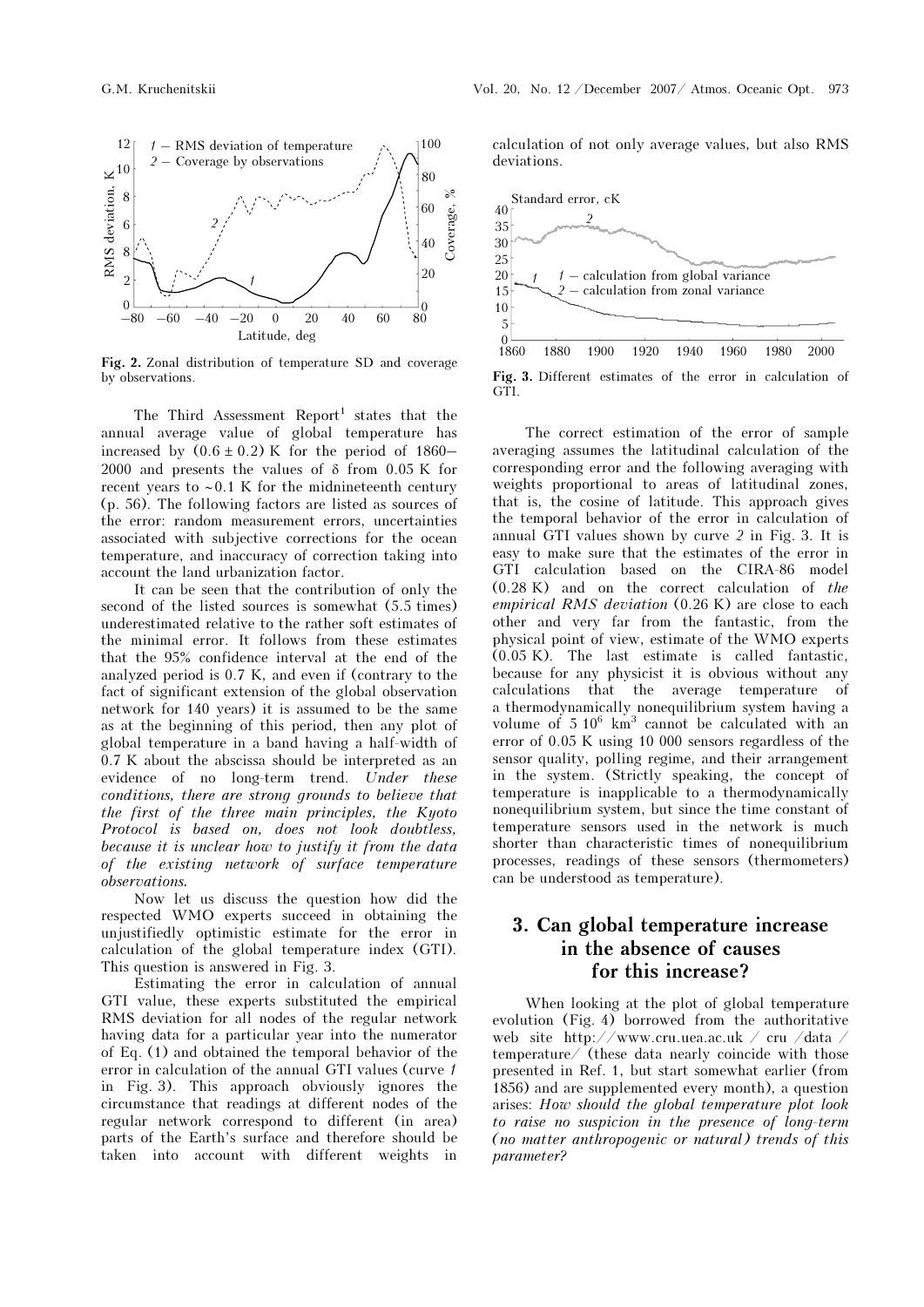

Fig. 4. Annual average anomalies of global temperature (solid lines) and results of random variation of global temperature with an annual step of 0.066 K.

The trivial answer "This plot should coincide with the abscissa" should be rejected as unrealistic, since a great number of stochastic processes inevitably giving rise to fluctuations in annual average values of global temperature are developing in the Earth's climatic system.

It should be emphasized that we say about fluctuations of just global temperature values, rather than results of global averaging of the measurements, whose fluctuations were considered in the previous section. Some of causes for fluctuations of global temperature are considered below, but now we take the intuitively obvious assumption that such causes exist.

From the lower curve in Fig. 4, the increase of global temperature seems to be doubtless. It is also confirmed by the equations of linear regression of temperature anomalies shown in Fig. 4 and by high values of the determination coefficient of positive linear trends  $(R^2)$ . However, comparison of the curves shown in Fig. 4 raises some doubts in nonrandom conditioning of the increase of global temperature. The upper curve visualizes the results of the numerical experiment with the knowingly stationary random process. The essence of the experiment is the following. We assume that the global temperature anomaly in 1856 is equal to 0, and in every following year its value is assumed equal to that in the previous year accurate to 0.066 K, which is added or subtracted depending on the result of coin flipping. The interannual difference (0.066 K) was selected so that the RMS deviation of coin flipping was equal to the RMS deviation of global temperature anomalies for 150 years (0.25 K). In place of coin flipping results, in the numerical experiment we used the values of the Rnd(1) function of the Excel VBA script. Since the results shown in Fig. 4 were obtained without using the Randomize operator, they can be reconstructed by anyone.

To make sure that the close correspondence of the trend and the determination coefficient of temperature anomalies and the modeled random process is not accidental, the experiment was carried out 250 times with the use of the Randomize

operator, which provides generation of independent random series. The average absolute value of the trend for the process of 150 readings was 0.0049 K/reading (that is, nearly the same as in global temperature anomalies: 0.0047 K/reading (this trend value, as can be easily calculated, corresponds to 0.7 K for 150 years)), and the RMS deviation was 0.0037 K/reading. (The rough estimate

 $k \approx \frac{0.066\sqrt{150}}{150} \approx 0.0054 \text{ K/reading coincides in the}$ 

order of magnitude with the average value obtained in the numerical experiment.) The absolute trend values exceeded 0.0047 K/reading (for realization of 150 readings) in 107 cases of 250, and the trend turned out to be statistically significant at the 95% confidence interval in 224 cases. The histogram of the results of numerical experiment for series of 150 readings is shown in Fig. 5.



Fig. 5. Distribution of trends of wins in coin flipping in 250 series of 150 events at an error of 0.066 K (the vertical line corresponds to the global temperature trend for 150 years).

Thus, the intuitive impression on the dynamic conditioning of the global temperature increase as follows from the lower curve in Fig. 4 appears to be illusory: there are no grounds to state that the increase of global temperature for the last one and half century is not fluctuation. For more detailed description of how correct statistical calculation destroys seemingly obvious ideas on the character of a stationary diffusion process, see the well-known book.<sup>3</sup> It should be noted that our selection of the calculation step (1 year) is caused by the fact that at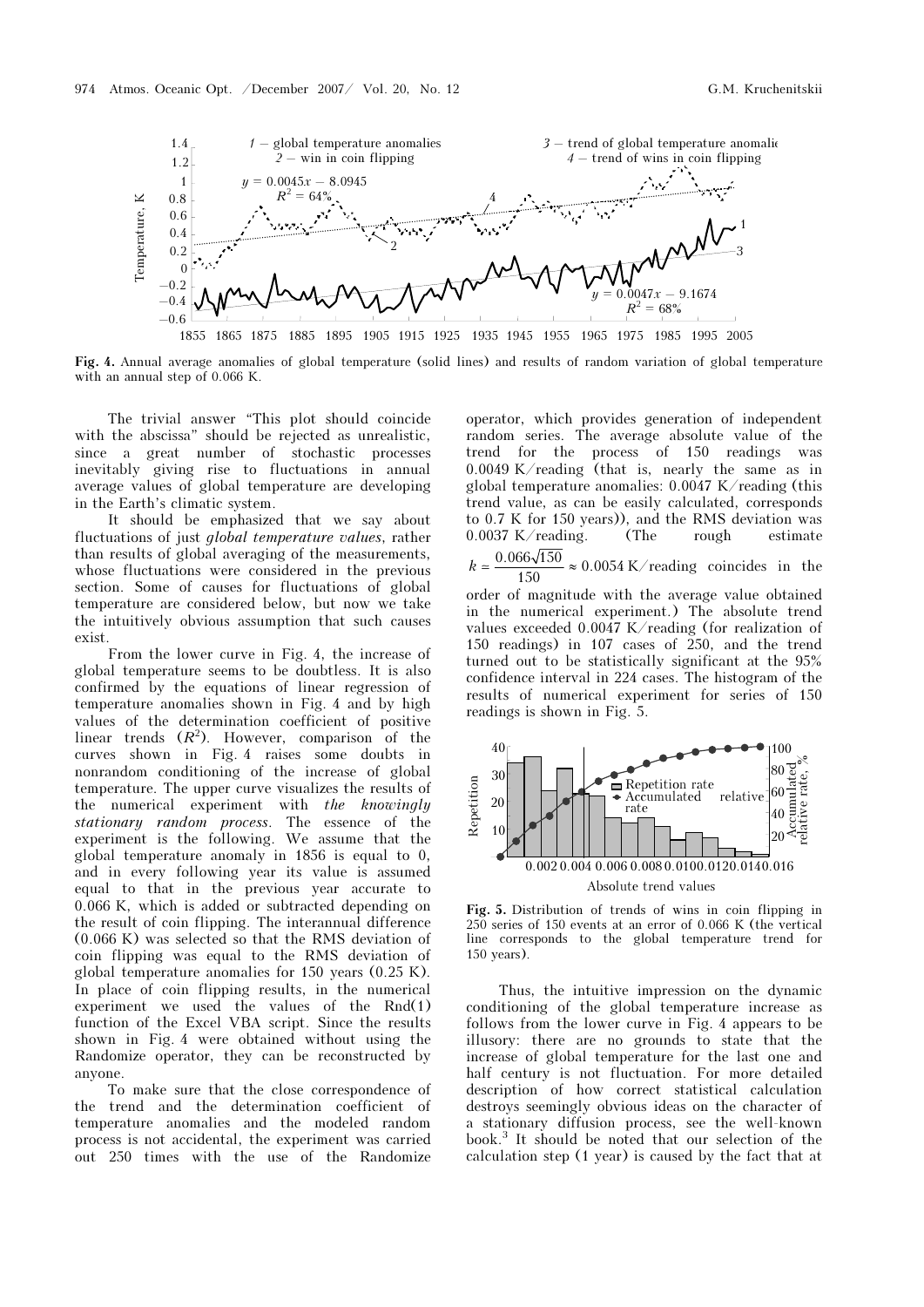a step of, say, 1 month neighboring readings are no longer independent, because the step is comparable with the duration of the synoptic cycle.<sup>4</sup> With a step of 1 month selected, the results of numerical experiment do not differ principally from those presented above. However, the adequacy of experiments in this case becomes doubtful, because the results of two consecutive coin tosses, in contrast to two consecutive monthly average anomalies of global temperature, are knowingly independent. It is important to emphasize that even if the data on evolution of global temperature are considered as absolutely reliable, that is, the estimates of errors presented in the previous section are ignored, than random interannual variations not larger than the measurement error declared in Ref. 1 can lead to the observed stochastic increase of global temperature with the probability comparable with unity. (We remind that the error of measurement of the average global temperature is declared in Ref. 1 at a level from 0.05 to 0.1 K, while in the numerical experiment the values of undetectable random variations are taken at a level of 0.067 K).

### 4. Are there some reasons for fluctuations of global temperature?

We consider only two of the causes mentioned above not because their contribution to global temperature fluctuations is most significant, but because this contribution is easy to estimate. We say about tropical cyclones (TCs) and global albedo.

Developing in tropical waters of the World Ocean, TCs intensively mix oceanic water at a depth down to 200–400 m, and their "trace" is seen for a long time as an oceanic zone with the temperature decreased by several degrees. It is natural that the presence of such zones leads to the heat sink from the atmosphere into the ocean. This is confirmed by Fig. 6, in which the negative correlation of the TC number and the global temperature index is clearly seen (GTI is the deviation of the annual average value from the average for the period 1960–2000 in hundredth shares of degree).

The value of the correlation coefficient is 50%, but we should keep in mind that the influence of TCs on global temperature is connected not only with the TC number, but also with individual values of TC parameters.

Unfortunately, the reliable data of the TC number and TC parameters became available only when spaceborne observation tools were implemented in practice, that is, starting from the 1970s. The earlier period is characterized by the large number of missed TCs. Estimate the energy contribution from variation of the annual average TC number to global temperature from the data taken from the RosHydroMet web site.<sup>5</sup> Assuming that the mean length of the TC trajectory is equal to 3 000 km, the mean width is 500 km, the mean depth of water mixing is 300 m, and the mean temperature of cooling is 2 K, we obtain that to compensate for the water cooling caused by mean TC, atmospheric energy of ~3.7 $\cdot$ 10<sup>21</sup> J is required.

The TC number varies from year to year (for the last 30 years of the 20th century it ranged from 61 to 103). The empirical annual average TC number is 82.7 and the empirical RMS deviation is 8.8, which is in a good agreement with the physically sensible hypothesis on the Poisson nature of the TC flow  $(\sqrt{82.7} = 9.1)$ . This hypothesis passes the standard testing<sup>2</sup>: the statistics  $\chi^2$  is 2.2 at a hypothesis dismissal threshold of 5.99. It follows from the above-said that natural (that is, at the level of RMS deviation σ) variations of the energy outgoing from the atmosphere to compensate losses caused by TCs are about  $9.3.7 \cdot 10^{21} = 3.3 \cdot 10^{22}$  J. This is equivalent to 2.2 W/m<sup>2</sup> . It follows from the Stephan– Boltzmann law that the perturbation  $\delta P$  of the power density on the Earth's surface  $P$  corresponds to the perturbation of the brightness temperature T:

$$
\delta T = \frac{\delta P}{4P_0(1-A)}T,\tag{2}
$$

where  $P_0 = 1368 \text{ W/m}^2$  is the extra-atmospheric power density of sunlight flux;  $A \sim 30\%$  is the Earth's albedo.



Fig. 6. Influence of TC flow on GTI.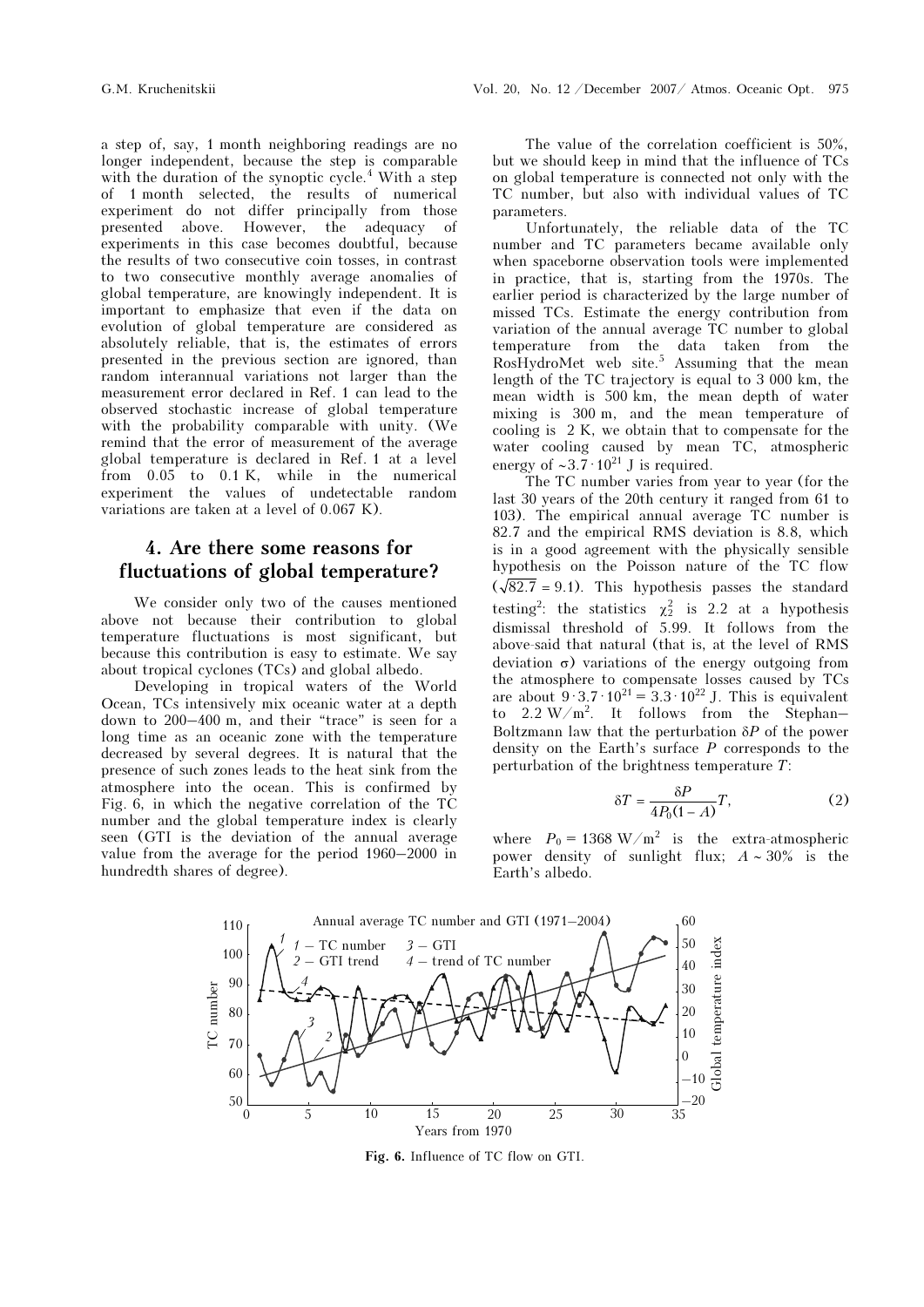Consequently, Poisson fluctuations of the TC flow should give rise to variations of the Earth's brightness temperature at a level of 0.14 K, that is, twice as high as used in the numerical experiment. (The brightness temperature of the Earth corresponds to the atmospheric temperature at an altitude of ∼ 5.6 km at the "center" of the atmosphere, and its variations should correspond to variations of the surface temperature in the order of magnitude. In any case, no publications reporting observation of trends of the vertical temperature gradient are known to the author.) It follows from the above-said, in particular, that TCs form one of the mechanisms of negative feedback stabilizing global temperature. Actually, TCs can appear only if the temperature of waters is ≥ 300 K. The more often occurrence of such warm waters, which is inevitable at the increase of global temperature, leads to the more often occurrence of TCs, which, in its turn, decreases GTI.

Now let us consider another possible mechanism of GTI randomization. As is known from the simplest energy-balance climatic models, the change of global brightness temperature  $T$  is related to the change in total albedo of the Earth A as

$$
\frac{\mathrm{d}T}{\mathrm{d}A} = -\frac{T}{4(1-A)}.\tag{3}
$$

It follows herefrom that at the current values  $A \sim 30\%$  and  $T \sim 259$  K the global temperature (certainly, Eq. (3) corresponds to the global radiation temperature, but for estimates the difference between changes of the global surface and the radiation temperatures is insignificant) changes by ∼0.9 K as the albedo changes by 1% (temperature increases, as the albedo decreases). The traditional method of albedo measurement is the measurement of the light flux from the dark part of the moon disc. These measurements give the current value  $A = 29.75\%$ . They are in a good agreement with TOMS reflectance measurements. The TOMS measurements are conducted by ozonometric instruments (Fig. 7) operated since 1978 (with a small gap) aboard Nimbus-7, Meteor-3, and Earth Probe satellites.<sup>6</sup>



Fig. 7. Global albedo: model seasonal behavior and random component.

The average reflectance for these years is 30.1%, the RMS deviation of the seasonal behavior is ∼1.8%, and the RMS deviation of the stochastic component (taking into account the discrepancies between TOMS versions VII and VIII) is no lower than 0.3%.

It should be noted that the RMS deviation of interannual variations of 0.3% is equivalent to the RMS deviation of interannual variations of the external radiative action ~1.4 kW/m<sup>2</sup> 0.3% ≈  $\approx 4.2 \text{ W/m}^2$ . It follows from Eq. (2) that this should lead to stochastic variations of global temperature ∼0.25 K (the RMS deviation of global temperature in Ref. 1 turned out to have just this value).

Naturally, a question arises: why the total RMS deviation of global temperature is relatively small (at the level of the contribution from only one of many causes)? The fact is that GTI variations are likely strongly damped by negative feedbacks in the climatic system of the Earth, which, certainly, are not limited to the feedback mentioned above.

In conclusion, we compare the contribution to the energy balance from natural variations of parameters of the Earth's climatic system (at a level of 2.5 RMS deviations) and the contribution caused by anthropogenic emissions of greenhouse gases.<sup>1</sup> These contributions are shown in Fig. 8. It follows from the figure that the anthropogenic effect on GTI is detected, on the most optimistic estimate, at a signal-to-noise ratio at a level of 19 dB. Seemingly, this problem is beyond the capabilities of the existing observation network.





Fig. 8. Radiative effect of natural and anthropogenic processes: (1) variations of albedo; (2) variations of TC flow; (3) anthropogenic greenhouse effect.

The level of 19 dB is not an insurmountable obstacle for detection (as follows, for example, from the experience of radio-astronomical observations), but it imposes rather strict requirements on both instrumental and methodical observation tools.

Finally, a few words should be said on the anthropogenic conditioning of the increasing  $CO<sub>2</sub>$ content in the atmosphere. Elementary estimates give rise to serious doubts in this conditioning. Namely,

– the total  $CO<sub>2</sub>$  content in the atmosphere is  $3 \cdot 10^{12}$  tons;

 $-CO<sub>2</sub>$  solubility in the ocean at the increasing temperature changes by  $41.5 \frac{1}{(\text{ton} \cdot \text{K})}$ ;

– reaction of the sensitive oceanic layer (estimated as 30 m minimally) to temperature change is  $9 \cdot 10^{11} \text{ ton/K}$ ;